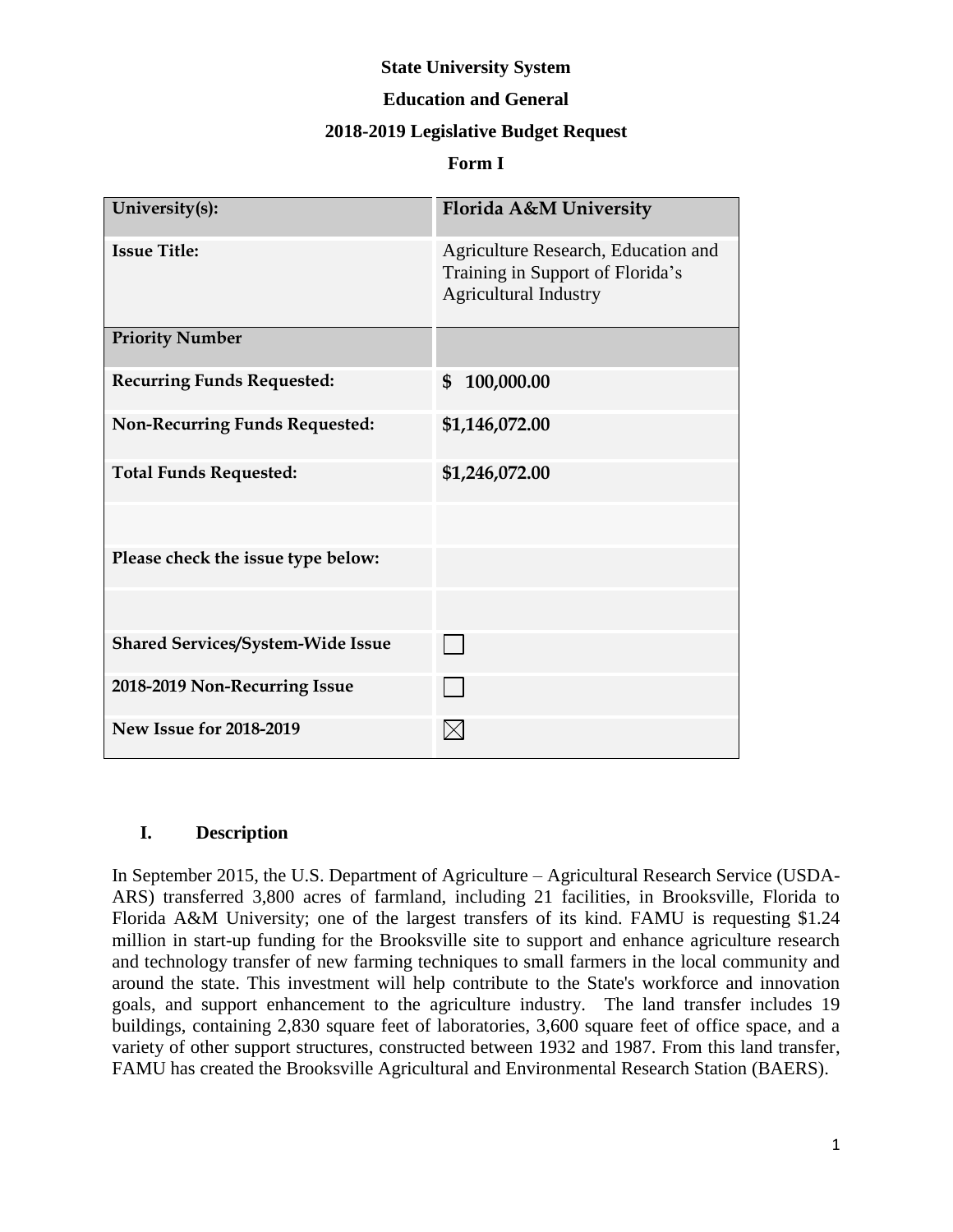This transfer did not include associated start-up/operational costs, but offers an opportunity to enhance Florida's agricultural industry and strengthen its environmental preservation efforts. By accepting the land transfer, FAMU agreed to the following in the Memorandum of Understanding (MOU) with the USDA:

- 1. Assist beginning farmers and ranchers to meet the nation's agricultural needs for coming generations and the incorporation of new and beginning farmers and ranchers through research, education, and extension of knowledge;
- 2. Support the USDA's strategic goals to include (a) assisting rural communities to create prosperity so they are self-sustaining, repopulating, and economically thriving; (b) ensure our national forests and private working lands are conserved, restored, and made more resilient to climate change, while enhancing our water resources; (c) help America promote agricultural production and biotechnology exports as America works to increase food security; (d) ensure that all of America's children have access to safe, nutritious, and balanced meals; and (e) support the USDA's commitment to assist beginning farmers and ranchers; and
- 3. Implement a Beginning Farmers and Ranchers Program for a period of at least five (5) years.

Additionally, FAMU further agreed that the property shall be used for agricultural and natural resources research for a period of not less than twenty-five (25) years. FAMU's commitment is reflected in its institutional investment of \$193,837 for start-up funding. This investment was utilized for office furniture and equipment (\$30,000); renovations to the administration building (\$44,564); and telecommunications and security (\$119,273).

While FAMU is committed to maintaining its financial commitment, notwithstanding the limited resources available, we look forward to partnering with the state to help us successfully fulfill and execute this MOU. To accomplish this, additional resources are needed to support our efforts in Brooksville, which will benefit the state from an economic empowerment perspective, as well as help us continue our mission to enhance the lives of constituents through innovative research, engaging cooperative extension, and public service.

The activities and services that will be provided to meet the intended purpose of these funds include natural resource research, education and training activities and programs for small farmers, new and beginning farmers and ranchers, veterans, Native American Indians, women and other minorities. Areas of service and activities include precision agriculture, hay production, grazing systems research, organic farming, livestock production and management, aquaculture, aquaponics, renewable energy, bioprocessing and product development research, and entrepreneurship development.

The requested funds are needed to enhance FAMU's capacity and ability to conduct essential research that will lead to new discoveries and the development of new economic crops and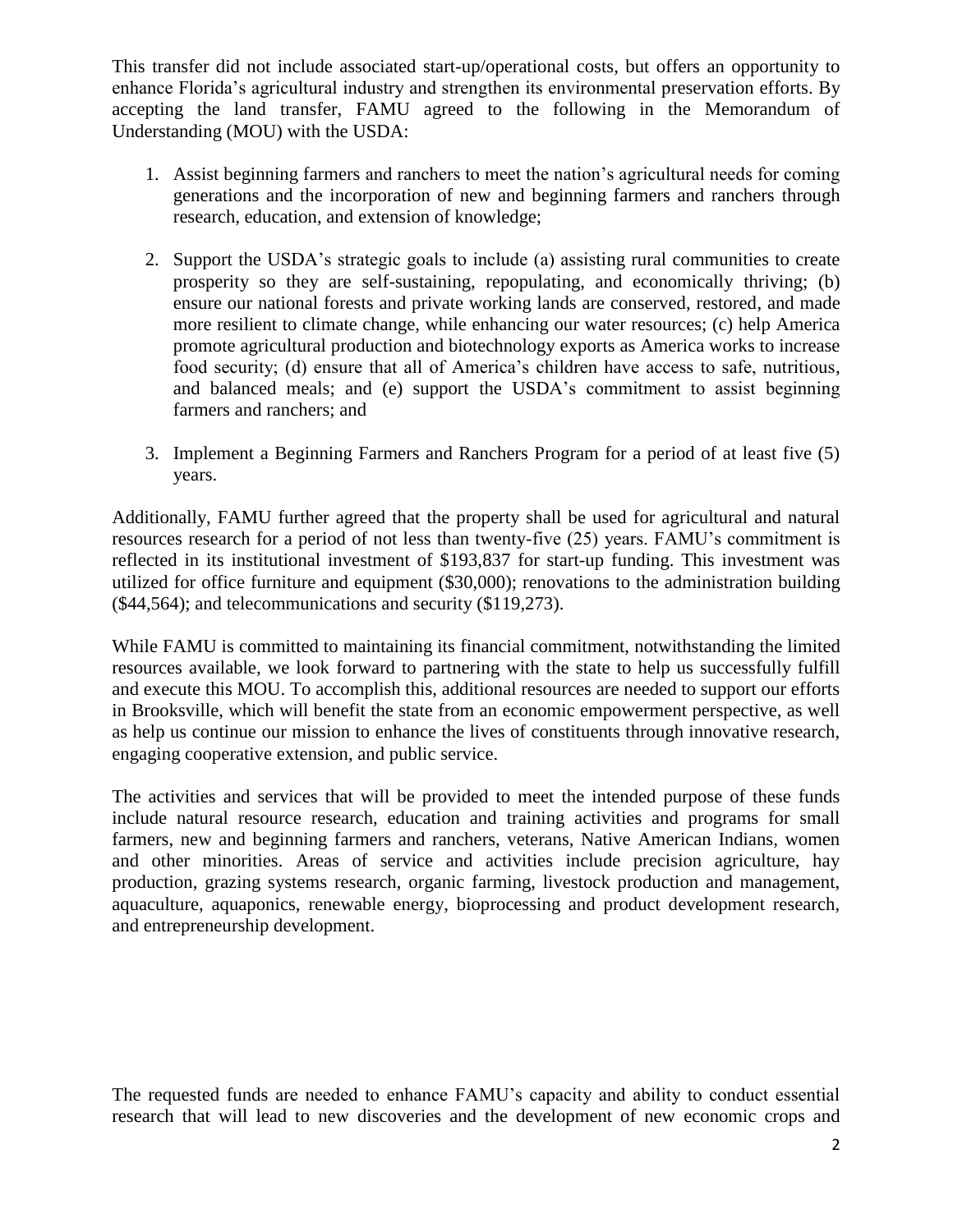livestock that will empower our stakeholders to farm more efficiently. It will be used to assist FAMU in the verification and validation of new production technologies such as precision agriculture, best management practices, and special demonstrations that will attract top national agriculturalists and researchers. Specifically, the Brooksville Agricultural and Environmental Research Station will be used to:

- Enhance agricultural and natural resource research capacity that will benefit state, local, national, and international communities;
- Create a system of support for small farmers, beginning farmers and ranchers, veterans, women, and minorities;
- Collaborate with the Florida Black Farmers and Agriculturalist Association
- Protect natural resources through conservation of the Bell Flower, the Sandhill Crane and the Osceola Turkey found uniquely at this Brooksville (BEARS) location.
- Create land-based economic opportunities that will enable the Brooksville/Hernando areas to be economically viable and self-sustaining;
- Develop training programs focused on promoting sustainable agriculture;
- Educate, train, and engage students, and provide clinical experiences to enhance the transferability of learning;
- Develop innovative solutions to the world's food production, food safety, and food security problems;
- Provide opportunities for FAMU faculty and other 1890 and 1862 land grant university faculty to participate in the Brooksville Station that will lead to enhanced research productivity and academic excellence.

The Brooksville Agricultural and Environmental Research Station is designed not only for the benefits of scientists, extension specialists, industry partners, farmers, and local communities but also for the scientific, educational, and recreational needs of students at all levels - from K-12 and college. In addition to the research laboratories, FAMU will set up a living laboratory – a *Terrestrial and Biological Station* for the protection, conservation and management of our natural and biological resources. It will function as an arboretum and repository for economically important plants, including medicinal plants and Florida's native plants. FAMU's students, as well as all other students from the Pasco-Hernando Community College and schools, will have access to this invaluable resource for their research, educational and recreational needs. The Brooksville Agricultural and Environmental Research Station as a center of learning will continue to provide a venue for summer camps, astronomy/star-gazing nights, survey of endangered plant species such as the Brooksville Bellflower for high-school and middle-school students in the area, and annual bird watching and survey of migratory birds by members of the Hernando Audubon Society. Additionally, the forested and woodland areas of the Brooksville Agricultural and Environmental Research Station can serve as a Long Term Ecological and /or Agricultural Site where studies can be conducted by visiting scientists from through the nation and the world (China, India, Europe, Africa, The Caribbean and Latin America).

FAMU is therefore requesting \$100,000 in recurring funds and \$1,246,072 in non-recurring funds for the following purposes: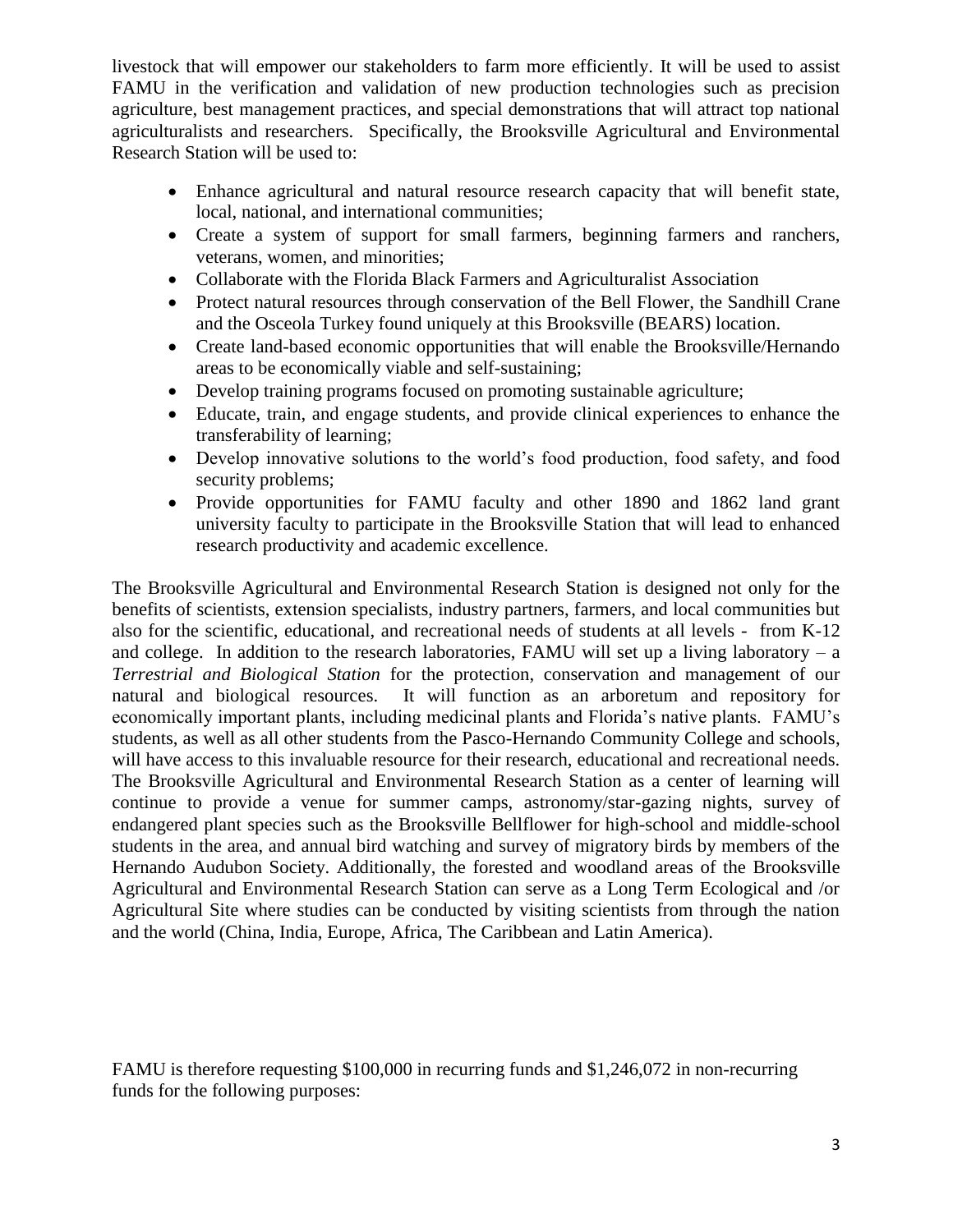- Hire appropriate personnel;
- Renovate existing buildings (barns, sheds and storage areas);
- Purchase farm and landscaping machinery and equipment; and
- Contingency

Additional investment from the state is critical for FAMU to: fulfill its obligations to the USDA, and assist in meeting agricultural and natural resources demands; provide support via education and training for new and beginning farmers and ranchers; and stimulate economic development.

#### **Non-Recurring: Building Renovations (\$355,436)**

# Infrastructure such as office space, conference rooms, barns sheds, and storage areas are critical to organizing and delivering agricultural and natural resources research and training programs. FAMU invested \$44,564 in renovations to the BAERS office space and \$355,436 is being requested to complete renovations (mechanical; electrical; plumbing, fire alarms; flooring, interior and exterior painting, asbestos survey; replacement of windows and locks; exterior pressure washing; and wood rot treatment) to the existing buildings, including barns, sheds and storage areas. These structures will be utilized as administrative space, classrooms, and as storage for hay, farm and research machinery and equipment and landscaping.

#### **Non-Recurring:**

### **Farm, Research, and Landscaping Machinery and Equipment (\$790,636)**

Farm machinery and equipment, tools and supplies for maintenance of agricultural machinery, and equipment and landscaping maintenance equipment are needed for land preparation for crop production; hay production and harvesting; conducting agricultural and natural resources research; demonstration activities related to training beginning farmers and ranchers; and maintaining the landscape and aesthetics of the BAERS property. FAMU is requesting \$790,636 in start-up funding for eight (4) tractors for \$460,366 and \$276,270 for farm loaders, bale spears, wheel rakes, trailers, disc harrows water tanks and balers to be used in crop and hay production and harvesting. In addition, bush hogs and augurs to be used in landscape maintenance, mowing and fencing (\$39,000) are needed, as well as \$15,000 for tools and supplies to maintain the above-mentioned machinery.

#### **Recurring:**

#### **Funding for appropriate personnel (\$100,000)** (\$100,000)

Appropriate personnel are needed to successfully manage the BAERS; conduct agricultural and natural resources research; and implement educational programs. Proposed personnel and salaries include the following:

- Farm Technician 1 at \$50,000/year
- Farm Technician 1 at \$50,000/year

## **II. Return on Investment**

Enhanced agricultural and natural resources research and training capabilities contribute to the state's workforce and innovation goals by providing opportunities for specialized populations,